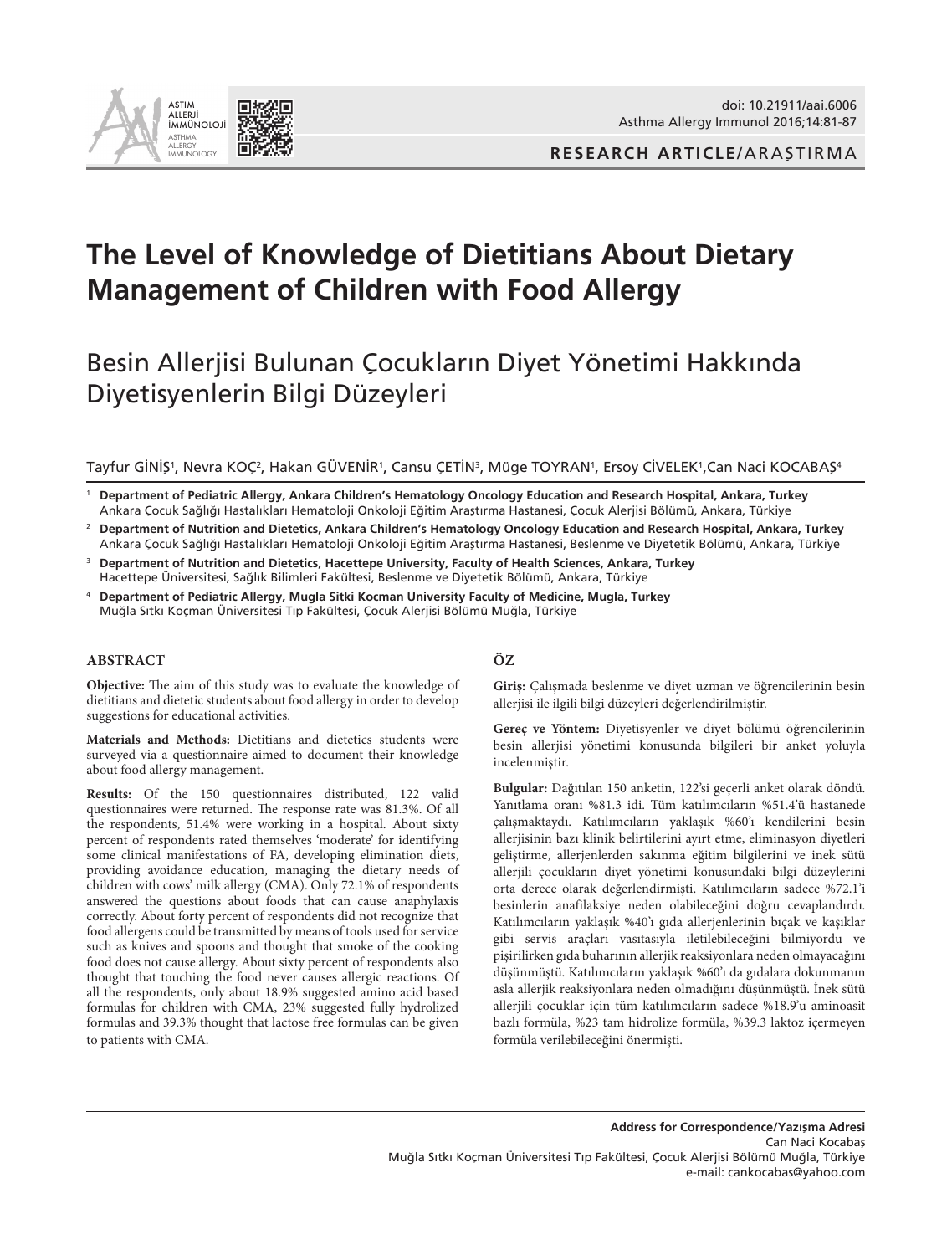**Conclusion:** This study revealed that there are some gaps in the knowledge of dietitians about food allergy. Dietitians should be given training on this subject and there should be a re-evaluation of health policies with a wider global perspective.

**Key words:** Dietitians, food allergy, children, knowledge, education **Anahtar kelimeler:** Diyetisyenler, besin allerjisi, bilgi, çocuk, eğitim

**Received:** 06/01/2016 **• Accepted:** 25/03/2016 **Geliş Tarihi:** 06/01/2016 **• Kabul Tarihi:** 25/03/2016

**Sonuç:** Çalışma, besin allerjisi konusunda diyetisyenlerin bilgisinde bazı eksiksiklikler olduğunu ortaya koymuştur. Diyetisyenlere bu konuda eğitim verilmeli ve daha geniş bir küresel bakış açısı ile sağlık politikaları yeniden değerlendirilmelidir.

| Gelis Tarihi: 06/01/2016 • Kabul Tarihi: 25/03/2016 |  |
|-----------------------------------------------------|--|
|-----------------------------------------------------|--|

#### **Introduction**

Food allergies (FA) constitute an important health problem as they can cause mortality and a significant decrease in health-related quality of life. This problem is reported to affect 5-6% of children and the frequency seems to be increasing at least some countries (1). Recent studies also indicate that a considerable number of children cannot outgrow their allergies in early childhood and the problem can persist into school age and beyond (2-4). In some cases, trace amounts of food can trigger an allergic reaction. Currently, strict avoidance of the food allergen is the only therapeutic option.

Successful avoidance of food allergens depends on appropriate education and an individual's ability to identify the foods that caused the reactions, ability to read food labels, ability to prevent allergen contamination through cross-contact (5). Patients also need instruction on obtaining safe meals in restaurants, school cafeterias, and other public eating venues (6). Studies show that foodallergic consumers experience allergic reactions caused by errors in avoidance (7,8).

Dietitians have a wide range of responsibilities for a patient/family with FA (9). Medical nutrition therapy plays an integral role in the health of those with FA and consists of a nutritional assessment, comprehensive avoidance education, individualized alternative food sources, allergen-free supplemental feedings and continued followup counseling.

If poorly managed, food allergy affects normal growth in children, and causes an additional economic burden to society. In a recent study it was shown that children with milk allergy or 2 or more FA were shorter based on heightfor-age percentiles than their nonallergic peers (10). Therefore, extensive education should include not only how to avoid specific allergens, but also how to safely and appropriately substitute for eliminated food items and the nutrients inherent in those food items.

Although the importance of the role of dietitians in managing food allergy is well understood, the knowledge of dietitians about food allergy is not well studied. The few studies we could find in the literature show a great need for food allergy knowledge amongst dietitians (11,12).

The aim of this study was to evaluate the knowledge of dietitians about food allergy in order to develop suggestions for educational activities.

#### **Methods**

#### **Study Design**

The study population consisted of dietitians working in different settings and a group of final year dietetics students in Ankara. Generally, nutrition and dietetic education is four years in all institutions in our country. In a four months period, between March and June 2014, approximately 125 participants were interviewed using a self-administered questionnaire. Participants did not have prior knowledge on the objectives of the study. The survey consisted of some questions that were mainly based on the validated questionnaire and guidelines (13,14). The questionnaires included questions on the demographic characteristics of the participants and their knowledge and attitudes regarding the symptoms, severity, triggers, some hidden food content such as dairy, eggs and management of food allergies including the effects of cooking methods on food allergenicity and procedures causing crosscontact. It also included questions related to symptoms of anaphylaxis and their suggestions about what formulas should be given for children with cow's milk allergy (CMA).

The study was approved by the local ethics committee and informed consent was obtained from the participants.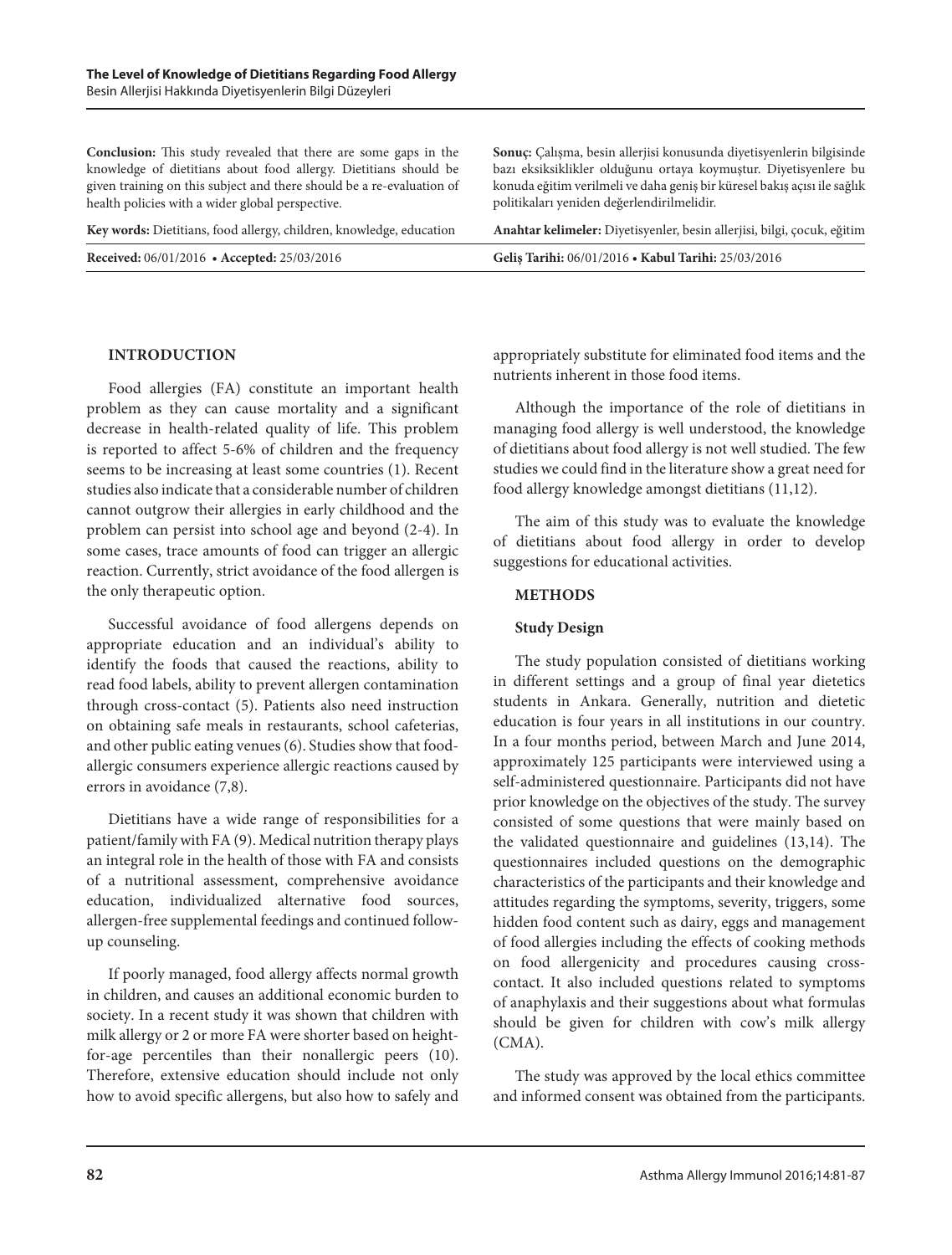## **Statistical Analysis**

Results are presented using descriptive statistics. The definitions were provided as number and percentage for discrete variables and as median and interquartile range (IQR) for continuous variables. Chi-square tests were applied for subgroup analyses. A p value less than 0.05 was considered significant. Percentage responses are calculated per question based on the number of respondents answering. All statistical analyses were conducted using SPSS (version 15.0, SPSS, Inc., Chicago, IL, USA, 2006).

## **Results**

A total of 122 participants with female predominance returned completed questionnaires. Eighty-six respondents (70.4%) were dietitians and 36 (29.5%) were dietetic

## **Table I. Experience of participitans on food allergy**

students. The median age was 23 years (IQR: 23-36 years). Of all the respondents 51.4% (n=70) were working in a hospital. The median duration of experience working as a dietitian was 5 (IQR:3-19.25) years. Seventy-one dietitians (58.2%) defined their knowledge on food allergy and managing the dietary needs of patients with FA as "moderate." Of all the respondents, only 42.6% reported that they asked their patients whether they had any allergic reaction to food in their daily practice (Table I).

Almost all of the respondents had some information about food allergies. The majority of respondent agreed correctly that FA can be fatal reaction whereas only 72.1% of those answered correctly to the questions about foods that can cause anaphylaxis. Dietitians answered these questions correctly more frequently than dietetic students

|                                                                                                       | Overall<br>$n=122$<br>$n$ (%) | Dietitian<br>$n=86$<br>$n$ (%) | Dietetic students<br>$n=36$<br>$n(\%)$ | $\, {\bf p}$ |  |
|-------------------------------------------------------------------------------------------------------|-------------------------------|--------------------------------|----------------------------------------|--------------|--|
| How would you describe your level of knowledge about food allergies?                                  |                               |                                |                                        |              |  |
| Good                                                                                                  | 40(32.8)                      | 26(30.2)                       | 14 (38.9)                              |              |  |
| Moderate                                                                                              | 71(58,2)                      | 53 $(61.6)$                    | 50(18)                                 |              |  |
| İnadequate                                                                                            | 11(9)                         | 7(8.1)                         | 4(11.1)                                |              |  |
| Would you ask patients whether they had any allergic reaction to food in daily practice?              |                               |                                |                                        | < 0.001      |  |
| Always                                                                                                | 52(42.6)                      | 46(53.5)                       | 6(16.7)                                |              |  |
| Sometimes                                                                                             | 61(50)                        | 33 (38.4)                      | 28(77.8)                               |              |  |
| Never                                                                                                 | 9(7.4)                        | 7(8.1)                         | 2(5.6)                                 |              |  |
| How often do you see patients who have any allergic reaction to food?                                 |                               |                                |                                        |              |  |
| At least one in every month                                                                           | 41(33.6)                      | 34(39.6)                       | 2(5.6)                                 |              |  |
| Less than the other                                                                                   | 54 (44.3)                     | 44(51.2)                       | 10(27.8)                               |              |  |
| Never                                                                                                 | 27(22.1)                      | 8(9.3)                         | 19(52.8)                               |              |  |
| Have you ever had patients having any allergic reaction to food in your working setting?              |                               |                                |                                        |              |  |
| Yes                                                                                                   | 26(21.3)                      | 25(29.1)                       | 1(2.8)                                 |              |  |
| No                                                                                                    | 96 (78.7)                     | 61(70.9)                       | 35(97.2)                               |              |  |
| Is there an equipment to be used in the event of a serious allergic reaction in your working setting? |                               |                                |                                        |              |  |
| Yes                                                                                                   | 56 (45.9)                     | 56(65.1)                       |                                        |              |  |
| N <sub>o</sub>                                                                                        | 12(9.8)                       | 10(11.6)                       | 2(5.6)                                 |              |  |
| No idea                                                                                               | 54 (44.3)                     | 20(23.3)                       | 34(94.4)                               |              |  |
| How adequate do you find yourself on the preparation of food allergy diet list to someone?            |                               |                                |                                        |              |  |
| Good                                                                                                  | 30(24.6)                      | 25(30.1)                       | 5(13.9)                                |              |  |
| Moderate                                                                                              | 71(58.2)                      | 47(56.6)                       | 24(66.7)                               |              |  |
| <i>inadequate</i>                                                                                     | 21(17.2)                      | 11(13.3)                       | 7(19.4)                                |              |  |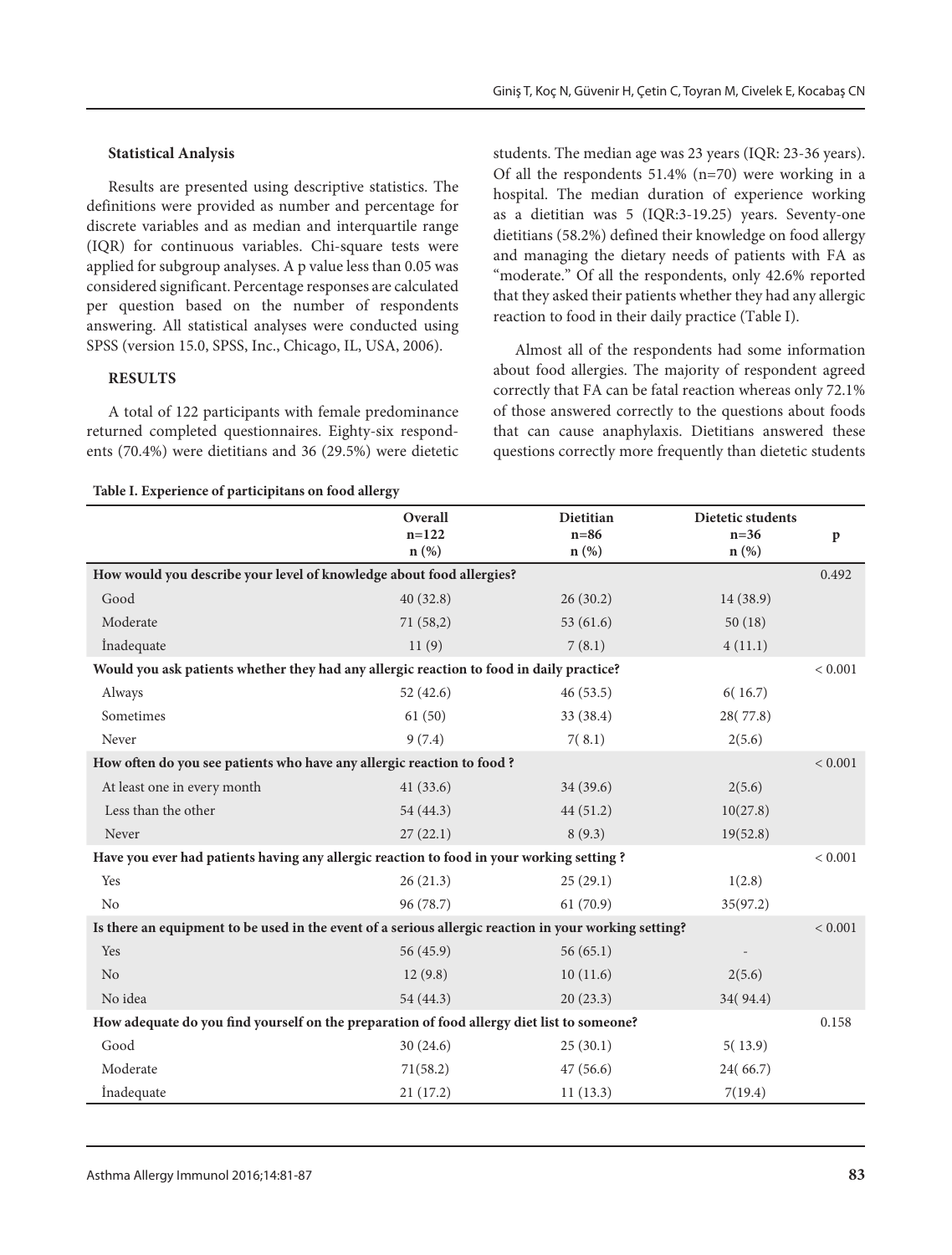(p<0.001). On the other hand, nearly 60% of respondents recognized that cardiovascular and rhinitis symptoms can predict anaphylaxis. The responses of participants on questions about of their knowledge regarding the symptoms, severity, and triggers of food allergy are shown in Table II.

While the majority of respondents (82.8%) agreed correctly that small amounts of allergen is unsafe for food allergic individuals, about 52 respondents (43%) did not recognize that food allergens could be transmitted by means of tools used for service such as knives and spoons. About sixty percent of respondents thought that touching the food never causes allergic reactions and 42.6% thought that smoke of the cooking food does not cause allergy. Most of the respondents (92.6%) recognized that cooking or washing the food may not make the food "non-allergic". Nearly half of the respondents (47.5%) did not know that margarine contains milk protein and most of them (99.2%) did not know that sausages can contain milk protein. Approximately half of the respondents (53.3%) also did not know that puddings can contain egg protein.

#### **Table II. Participants' knowledge about management of food allergy**

| Number of participants who answered "yes" to the following items.    | Overall<br>$n = 122$<br>$n$ (%) | Dietitian<br>$n = 86$<br>$n$ (%) | Dietetic students<br>$n = 36$<br>$n$ (%) | $p^*$       |
|----------------------------------------------------------------------|---------------------------------|----------------------------------|------------------------------------------|-------------|
| Perceptions of susceptibility and prevalence                         |                                 |                                  |                                          |             |
| FA are not seen only in children                                     | 116(95.1)                       | 83 (96.5)                        | 35(97.2)                                 | 0.652       |
| FA can go away with age in children                                  | 70 (57.4)                       | 47(54.7)                         | 23(63.9)                                 | 0.419       |
| Symptoms and severity                                                |                                 |                                  |                                          |             |
| FA can be fatal                                                      | 104(85.2)                       | 73 (84.9)                        | 31(86.1)                                 | 0.907       |
| FA can cause anaphylaxis                                             | 88 (72.1)                       | 72 (83.7)                        | 16(44.4)                                 | < 0.001     |
| FA can cause urticaria                                               | 82 (67.2)                       | 66 (76.7)                        | 16(44.4)                                 | ${}< 0.001$ |
| FA can cause hypotension, syncope, shock                             | 82 (67.2)                       | 62(72.1)                         | 20(55.6)                                 | 0.076       |
| FA can cause sneezing, runny nose, itchy nose                        | 96 (78.7)                       | 67(77.9)                         | 29(80.6)                                 | 0.745       |
| Triggers and environmental risk                                      |                                 |                                  |                                          |             |
| A trace amount of the food can trigger an allergic reaction          | 101(82.8)                       | 71 (82.6)                        | 30(83.3)                                 | 0.757       |
| Touching the food causes allergic reactions                          | 74 (60.7)                       | 49 (57)                          | 25(69.4)                                 | 0.251       |
| Washing the foods don't make the food "non-allergic                  | 113 (92.6)                      | 79 (91.9)                        | 34 (94.4)                                | 0.639       |
| Cooking the food don't make the food "non-allergic                   | 105(86.1)                       | 76 (88.4)                        | 29(80.6)                                 | 0.087       |
| Tools used for food service may transfer allergenic protein          | 70 (57.4)                       | 45(52.3)                         | 25(69.4)                                 | 0.106       |
| Smoke of the cooking food may cause allergy                          | 52(42.6)                        | 28(32.6)                         | 24(66.7)                                 | 0.01        |
| Transported in the same food package may transfer allergenic protein | 81 (66.4)                       | 54(62.8)                         | 27(75)                                   | 0.285       |
| Sausages may contain milk protein                                    | 1(0.8)                          | 1(1.2)                           |                                          |             |
| Pudding can contain eggs protein                                     | 65(53.3)                        | 49(57)                           | 16(44.4)                                 | 0.183       |
| Margarine can contain milk protein                                   | 58 (47.5)                       | 41(47.7)                         | 17(47.2)                                 | 0.964       |
| Treatment and utilization of healthcare                              |                                 |                                  |                                          |             |
| Daily medical treatment can not prevent FA                           | 67(54.9)                        | 19(22.1)                         | 15(41.7)                                 | 0.041       |
| Amino acid based formulas are recommended<br>for children with CMA   | 23(18.9)                        | 20(23.3)                         | 3(8.3)                                   | 0.074       |
| Fully hydrolized formulas are recommended for children with CMA      | 28(23)                          | 14(16.3)                         | 14 (38.9)                                | 0.025       |
| Lactose free formulas can not be given to patients with CMA          | 48 (39.3)                       | 43(50)                           | 5(13.9)                                  | < 0.001     |
| Elimination diet was needed for lactating mothers of FA babies.      | 113 (92.6)                      | 81 (94.2)                        | 32 (88.9)                                | 0.236       |

 $*$  P < 0.05.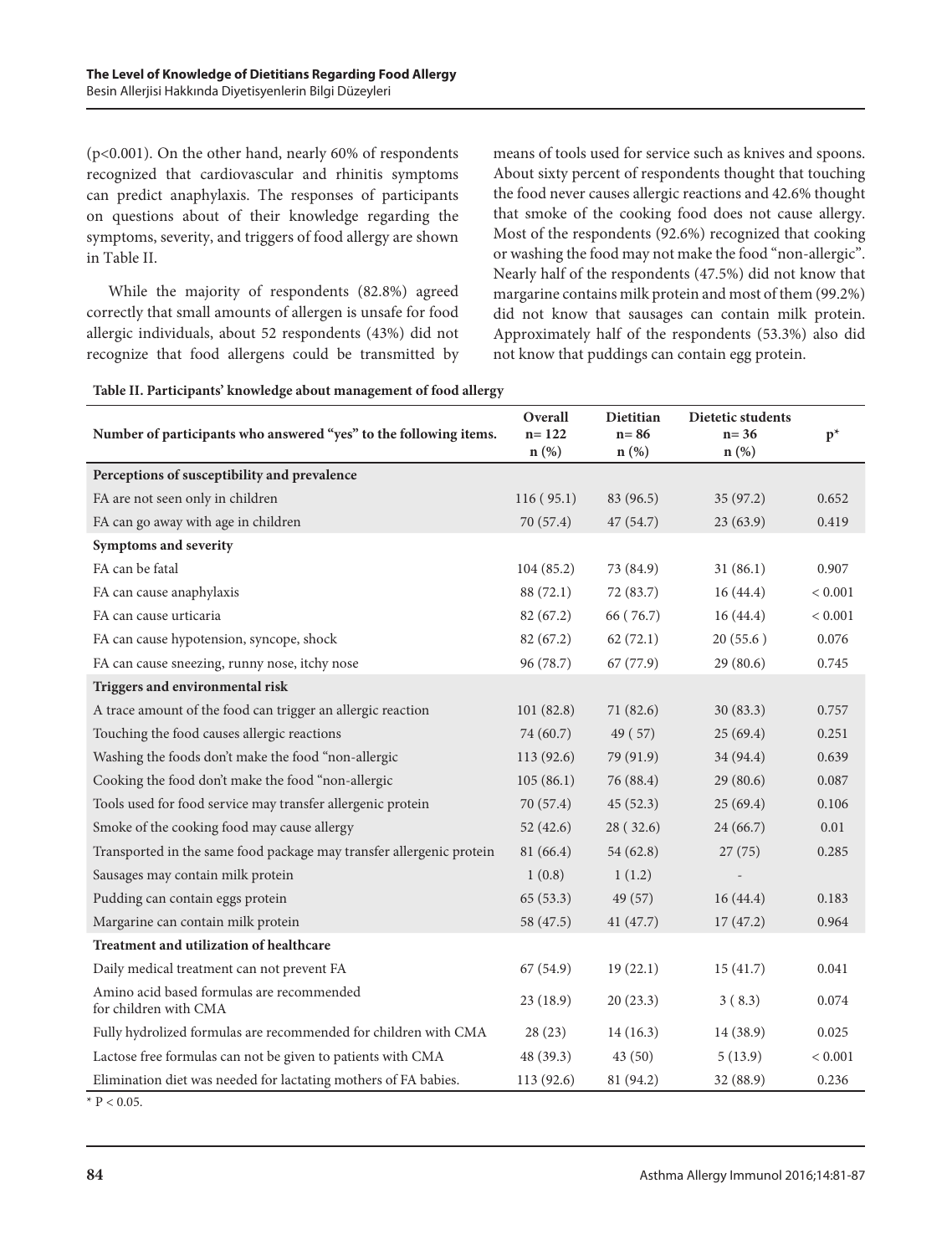According to management of food allergy section, half of the respondents (45.1%) believed that daily medical treatment can prevent FA. Of all the respondents, only about 18.9% suggested amino acid based formulas for children with CMA, 23% suggested fully hydrolized formulas and 39.3% thought that lactose free formulas can be given to patients with CMA. Most of respondent (92.6%) reported that diet was needed for lactating mothers of food allergic babies.

## **DISCUSSION**

This study revealed that there are some critical gaps in the knowledge of dietitians about food allergy in children. The overall study population of dietitians responding to the survey performed only moderate proficiency in a number of important subjects about food allergy management. Moreover, many of them did not have knowledge about formulas that could be given to patients with CMA and the effects of indirect exposures to food and cross contamination of materials used for cooking.

Food-allergic children experience allergic reactions in schools, restaurants, and at home resulting from insufficient knowledge about avoidance and cross-contact with allergens during meal preparation. In some patients, these reactions may have fatal consequences. Families rely on detailed instructions to avoid errors, and the dietitian is in a key role to provide the information necessary to ensure safety. In 2001, the US Food and Drug Administration reported an investigation of food companies in which it was found that 25% of products contained undeclared allergenic ingredients, often from cross-contamination (7). In a 2-year period, 50% of food-allergic individuals will have an unintentional exposure that leads to an adverse clinical reaction (15). Therefore, there is a need for dietitians to receive training on evaluating safe food items and providing avoidance education.

The treatment of food allergy is based on avoidance of the responsible food. This hard challenge includes learning products containing the allergenic food, reading labels, informing schools and places serving food and preventing cross contact. Also the management includes preventing unnecessary avoidance of food and providing appropriate alternatives for the excluded food. A balanced healthy diet is especially important for children who need good nutrition for healthy growing. The patient and caregivers need professional help in this difficult mission and the dietitian must be the most qualified professional to address the food-allergic patient's medical nutrition therapy needs.

World Allergy Organization guidelines on the diagnosis and management of cow's milk allergy (DRACMA guidelines) (16) and the UK NICE guidelines (17) on the diagnosis of food allergies in children consider the important role of dietitians in the management of food allergy. A recent study by Berni et al. (18) has reported that energy and protein intakes of children with food allergy were low and improved after dietetic counseling. The report also stated that dietary counseling also resulted in a significant improvement of their anthropometric and laboratory biomarkers of nutritional status.

Although the important role of the dietitian is recognized, there are not many studies evaluating the knowledge and attitudes of dietitians on food allergy. We could find only one study on the subject. Maslin et al. (19) determined self reported proficiency on managing food allergy among dietitians working in UK, USA and Australia. They revealed that 69-88% of dietitians rated their competency as moderate to high on "education on avoidance" whereas only 41-54% of them rated their proficiency on "developing elimination diet" as moderate to high and 32-56% of attendants rated their proficiency on "managing feeding problems" moderate to high. Authors concluded that there is a need amongst dietitians to increase their knowledge in food allergy management. In another study conducted in South Africa, knowledge and practices of medical practitioners and dietitians about food allergy was evaluated. This study also highlighted a need for better education about food allergy. Results of our study also support the need for education about food allergy management (20).

Hidden egg proteins have been reported in candies, pastry; hidden milk proteins may be in jam, boiled ham, sausage, cereals, biscuits, candies, chocolate, proteins, coffee, vegetarian soy cheese (21-23). Hidden allergens in foods represent a major health problem for sensitized persons. One study showed that hidden allergens were the cause of a quarter of all food allergic reactions, mainly as a result of contamination and carelessness (24). Our study supported that dietitians had a lack of knowledge about some hidden allergens, and measures to avoid cross contamination. Although, guidelines recommend amino acid and extensively hydrolyzed cow's milk protein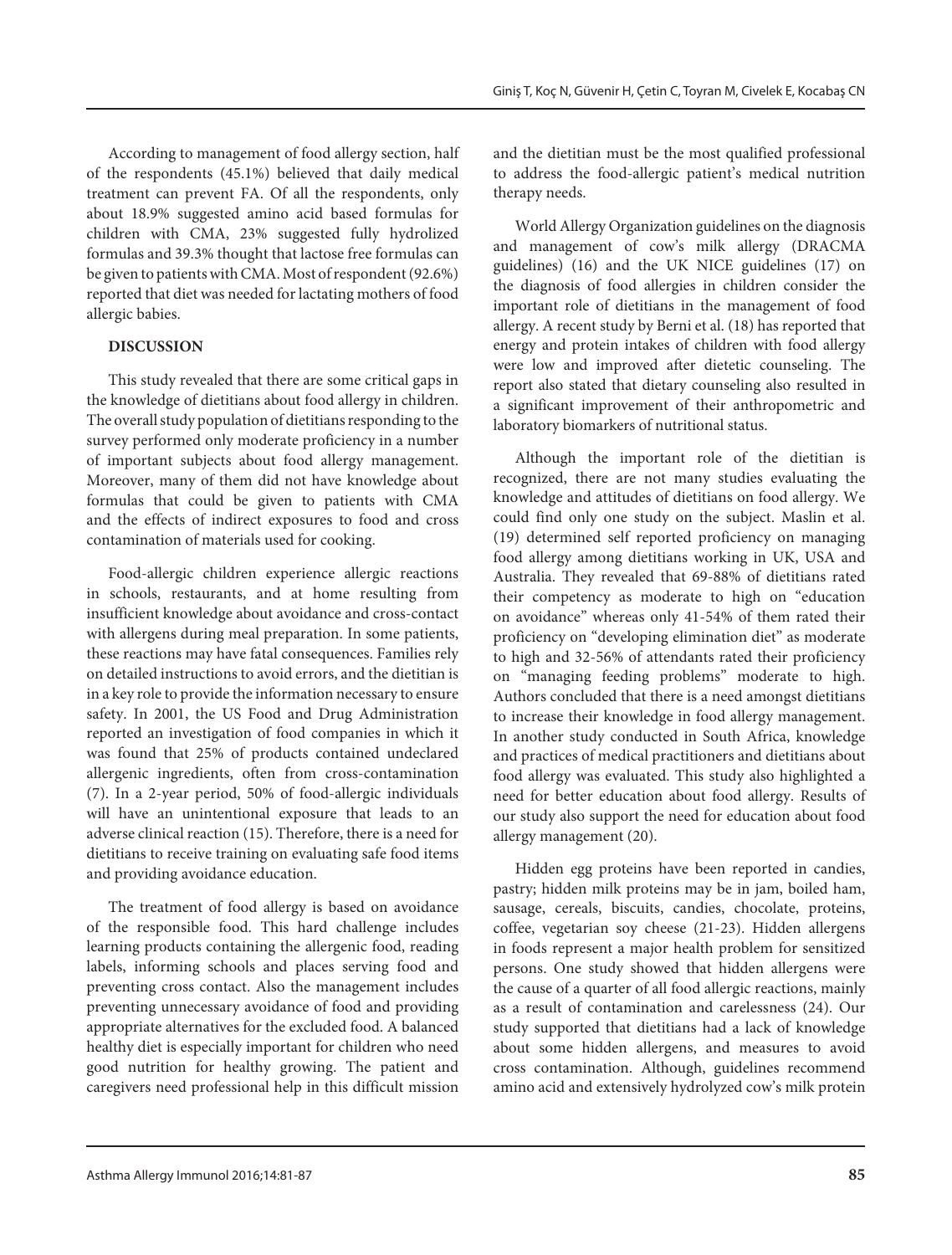formulas in the treatment of infants diagnosed with CMA, few participants answered correctly what formulas should be given for them (25,26).

Both undergraduate and postgraduate education may help better dietetic counseling for food allergy. Online training courses were shown to be effective for other subjects in dietetics about obesity and infant feeding (27- 29). They may be very useful as they can provide distant learning education to many dietitians internationally. Also dietitians claim that they need standardized handout sheets for food allergic patients (30).

Having realized this problem, the International Network for Diet and Nutrition in Allergy (INDANA) was established in 2009. The aim of this organization is to bring together people with a professional nutritional qualification, who are working in the field of food allergy (29). The importance of diet and nutrition in allergic disease and the role of the dietitian/nutritionist are also officially acknowledged by the European Academy of Allergy and Clinical Immunology (EAACI). Also recently INDANA was officially incorporated in the American Academy of Allergy, Asthma and Immunology (AAAAI) (30).

Although there is insufficient knowledge about the clinical aspect of anaphylaxis, this situation should not be perceived as a sign of professional incompetence as dietitians may not need detailed information about the diseases. However, detailed knowledge about the avoidance of food is extremely important. While the majority of respondents agreed correctly that small amounts of allergen is unsafe for food allergic individuals, about forty percent of respondents did not recognize that food allergens could be transmitted by means of tools used for service and thought that smoke of the cooking food does not cause allergy.

Food allergy is more common during childhood and our study did not include mostly dietitians dealing with children. This may be one of the reasons of insufficient knowledge on the subject but food allergy can be experienced also during adulthood and education on the subject must include dietitians dealing with all age groups. Dietetic students may not have learned about the subject yet but we have included them in order to emphasize the importance of education on food allergy both pre and post graduation.

A limitation of this study is related to the small number of participants. On the other hand, the use of a nonvalidated questionnaire and reliance on the dietitians' self-reports might pose another limitation to assess for management of food allergy. More studies are needed to develop better strategies for placing dietitians to the point they are needed in the management of food allergy.

In conclusion, our study showed that dietitians have very limited knowledge about food allergy management. Food allergy is a serious and growing public health issue in children. Dietitians who are trained to support families and children with FA are greatly needed. Therefore, dietitians should be given training on this subject and there should be a re-evaluation of health policies with a wider global perspective.

### **References**

- 1. Sicherer SH, Sampson HA. Food allergy: Epidemiology, pathogenesis, diagnosis, and treatment. J Allergy Clin Immunol 2014;133:291-307.
- 2. Savage JH, Kaeding AJ, Matsui EC, Wood RA. The natural history of soy allergy. J Allergy Clin Immunol 2010;125: 683-6.
- 3. Savage JH, Matsui EC, Skripak JM, Wood RA. The natural history of egg allergy. J Allergy Clin Immunol 2007;120: 1413-7.
- 4. Wood RA. The natural history of food allergy. Pediatrics 2003;111:1631-7.
- 5. Joshi P, Mofidi S, Sicherer SH. Interpretation of commercial food ingredient labels by parents of food-allergic children. J Allergy Clin Immunol 2002;109:1019-21.
- 6. Ahuja R, Sicherer SH. Food-allergy management from the perspective of restaurant and food establishment personnel. Ann Allergy Asthma Immunol 2007; 98:344-8.
- 7. Altschul AS, Scherrer DL, Munoz-Furlong A, Sicherer SH. Manufacturing and labeling issues for commercial products: Relevance to food allergy. J Allergy Clin Immunol 2001;108;468.
- 8. Sicherer SH, Furlong TJ, Munoz-Furlong A, Burks AW, Sampson HA. A voluntary registry for peanut and tree nut allergy: Characteristics of the first 5149 registrants. J Allergy Clin Immunol 2001;108: 128-32.
- 9. Mofidi S. Nutritional management of pediatric food hypersensitivity. Pediatrics 2003;111:1645-53.
- 10. Christie L, Hine RJ, Parker JG, Burks W. Food allergies in children affect nutrient intake and growth. J Am Diet Assoc 2002;102: 1648-51.
- 11. Flammarion S, Santos C, Guimber D, et al. Diet and nutritional status of children with food allergies. Pediatr Allergy Immunol 2011;22:161-5.